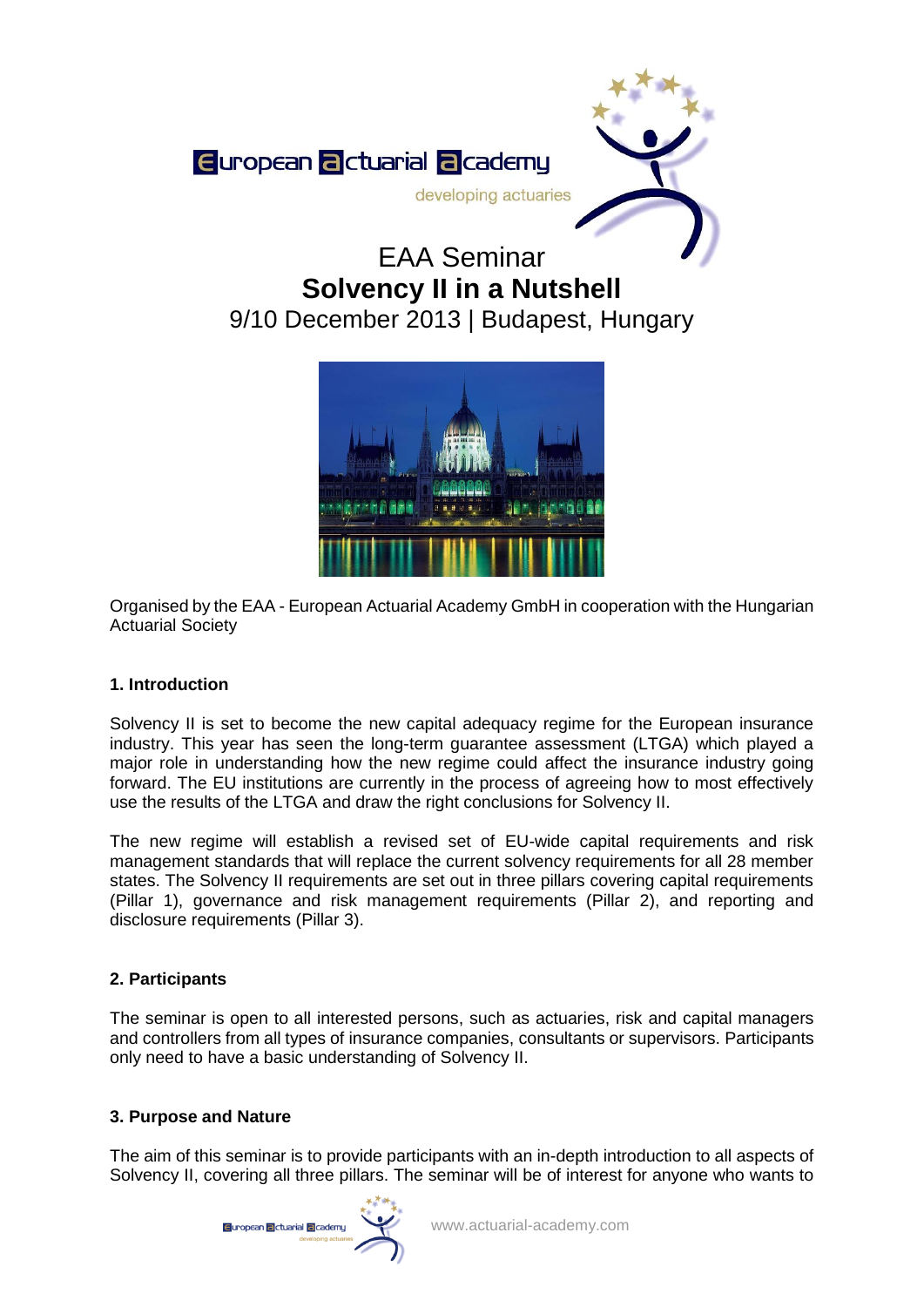increase their overall knowledge of Solvency II, regardless of their experience or position in the company. At the end of the seminar, participants will have a comprehensive set of course material that will provide a valuable continuing reference resource.

The seminar will also provide participants with an insight of current Solvency II progress and expected timelines for the future development and implementation of the framework.

## **4. Lecturers**

## **Dr. Zeljko Strkalj**

Zeljko Strkalj is a Principal with The Boston Consulting Group and has more than 11 years of experience working in the insurance industry. Zeljko has advised some of the world's largest insurers and reinsurers on various strategic and actuarial topics and helped a number of large companies with their implementations for Solvency II. Prior to joining BCG, he worked at Milliman and Ernst & Young. He started his career as Product and Pricing actuary at Allianz. Zeljko is a member of the German Actuarial Association (DAV) and has presented frequently at industry conferences and published articles in insurance magazines. He regularly lectures on seminars of the European Actuarial Academy.

## **Dr. William Coatesworth**

William Coatesworth is an actuarial consultant at Milliman who has become a leading commentator on Solvency II across Europe. He has helped a number of companies with their preparations for Solvency II, particularly focusing on the corporate governance and reporting requirements under pillars 2 & 3, as well as working with industry bodies to help draft the industry responses to the developing Solvency II regulations. William sits on the Solvency II Pillar V working group of the Groupe Consultatif, tasked with providing actuarial comment and challenge on pillars 2 & 3 on behalf of the various European actuarial associations. William is the author of a number of papers concerning Solvency II and has spoken at a number of industry events across Europe and Asia on the subject.

## **5. Language**

The language of the seminar will be English.

# **6. Preliminary Programme**

## **Monday, 9 December 2013**

- 08.45-09.00 Registration
- 09.00 Introduction & welcome and opening of day 1
- 09.00-09.45 Overview of Solvency II
- 09.45-10.45 Valuation in Solvency II (Balance Sheet and Best Estimate)
- 10.45-11.00 Coffee Break
- 11.00-12.30 Valuation in Solvency II (Risk Margin and Own Funds)
- 12.30-13.30 Lunch
- 13.30-15.00 Solvency Requirements (SCR and MCR standard formula)
- 15.00-15.45 Assets and other liabilities as well as important topics for Groups
- 15.45-16.00 Coffee Break
- 16.00-17.00 Recent developments including the results from Long Term Guarantees Assessment
- 19.00 Dinner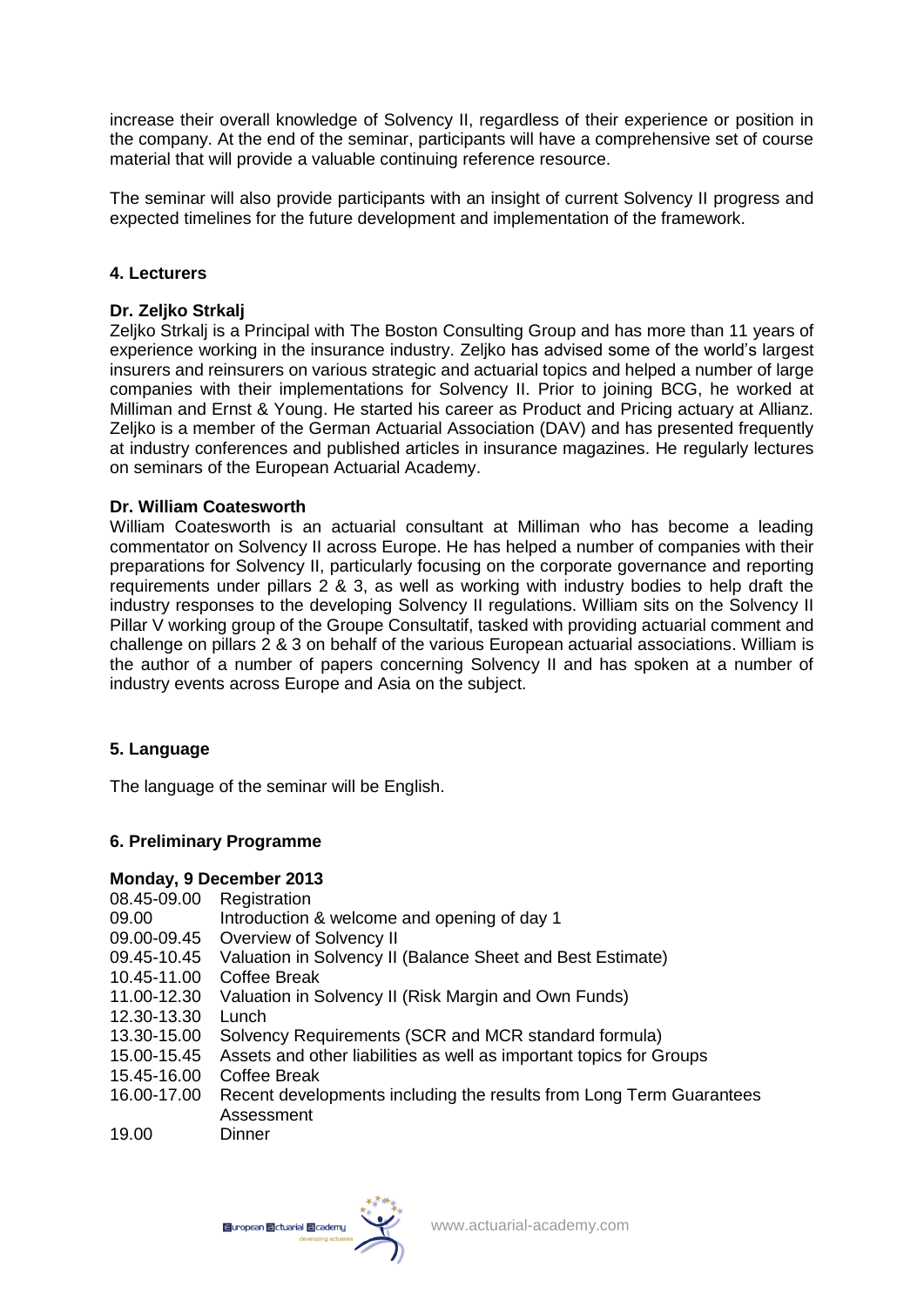## **Tuesday, 10 December 2013**

- 08.45-10.00 Governance and risk management in Solvency II
- 10.00-10.15 Coffee Break
- 10.15-11.30 Internal models
- 11.30-12.00 Solvency II reporting requirements
- 12.00-13.00 Lunch
- 13.00-14.00 Own Risk and Solvency Assessment in Solvency II
- 14.00-15.00 Current status of Solvency II including recent interim measures and expected timelines
- 15.00-15.15 Concluding remarks, closing of seminar (EAA)

## **7. Fees & Registration**

Please register for the seminar as soon as possible because of the expected demand. If there are more persons interested in this seminar than places available we will give priority to the registrations received first. Please send your registration as soon as possible by using our online registration form at [www.actuarial-academy.com.](http://www.actuarial-academy.com/)

Your registration is binding. Cancellation is only possible up to 4 weeks before the first day of seminar. If you cancel at a later date, the full seminar fee is due. You may appoint someone to take your place, but must notify us in advance. EAA has the right to cancel the event if the minimum number of participants is not reached. Please always give your invoice number when you effect payment. Bank charges are to be borne by the participant. We will send you an invoice, please allow a few days for handling.

## **Your early-bird registration fee is € 790.00 plus 27 % VAT until 9 October 2013. After this date the fee will be € 970.00 plus 27 % VAT.**

## **8. Accommodation**

The seminar will take place at the

Danubius Hotel Arena\*\*\*\* Ifiusag str. 1-3 1148 Budapest **Hungary** [hotel website](http://www.danubiushotels.com/our-hotels-budapest/danubius-hotel-arena?sid=8hb2u8viu436q8f66o6hbla632&__utma=1.1792099799.1380112078.1380112078.1380112078.1&__utmb=1.1.10.1380112078&__utmc=1&__utmx=-&__utmz=1.1380112078.1.1.utmgclid=CK7Zq4_G5rkCFU3LtAod8ysA6w|utmccn=%28not%20set%29|utmcmd=%28not%20set%29&__utmv=-&__utmk=73620498)

We arranged special prices for accommodation. The special price is  $49 \epsilon$  per night for a single room, including breakfast and taxes. It is valid for bookings by 11 November 2013 out of our allotment "EAA Seminar". Our allotment includes a limited number of rooms. Kindly book your accommodation directly with the hotel, and note the hotel's cancellation policy.

## **9. CPD**

For this seminar, the following CPD points are available under the CPD scheme of the relevant national actuarial association:

Austria: 11 points Belgium: 11 points Bulgaria: 12 points Czechia: 2-3 points (individual accreditation) Estonia: 11 hours



www.actuarial-academy.com